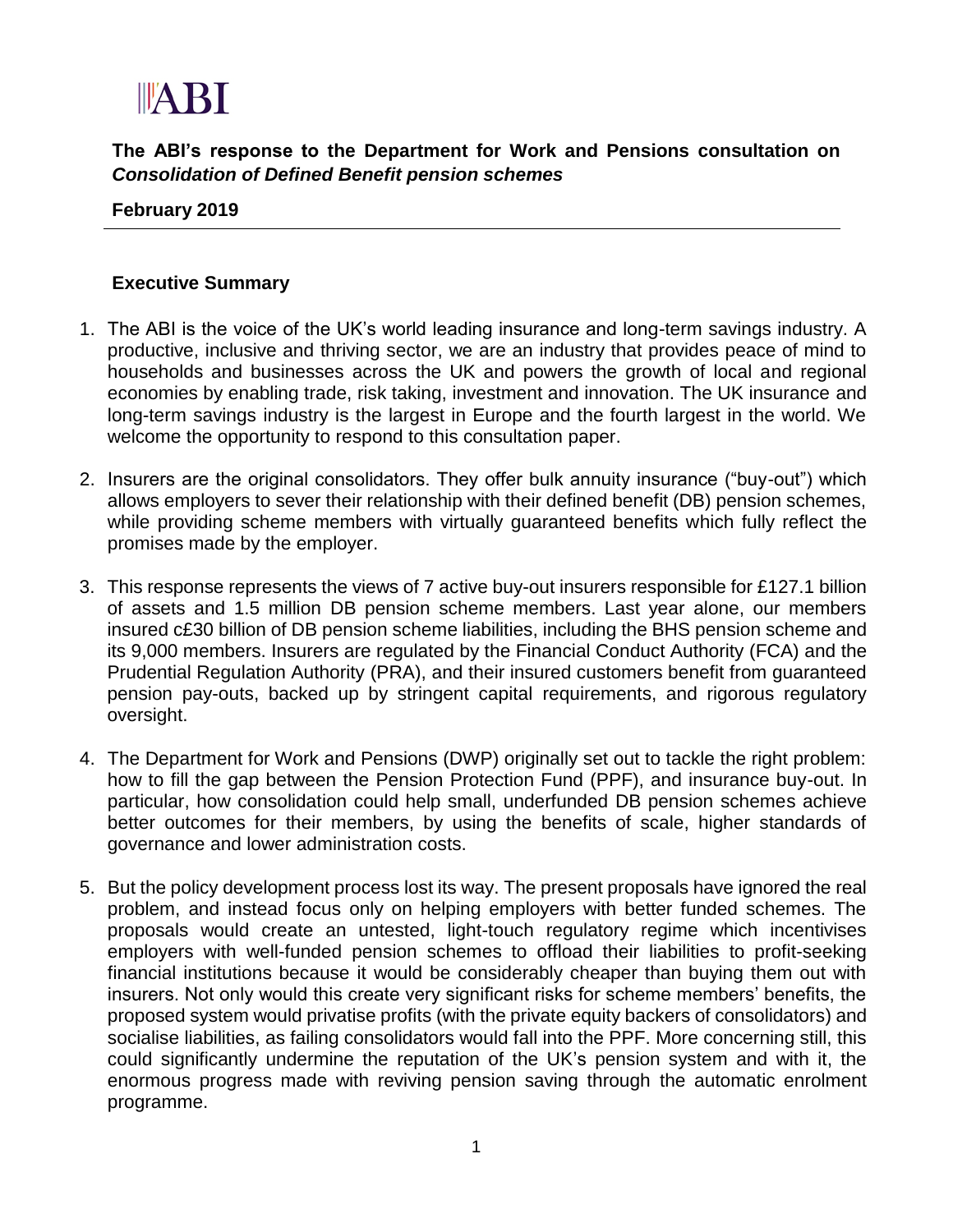

- 6. As a result, our members are gravely concerned about the proposals and believe they need an urgent and fundamental rethink so that an appropriate regulatory regime can be developed. The DWP should also return to the wider problem, and work with the sector on how to help small and underfunded schemes access the benefits of consolidation so that their members have better prospects.
- 7. If this is not the case, and Ministers decide to forge ahead with the plans at this point, it is vital that the following five points are addressed to attempt to avert the very worst outcomes.
- 8. **Use the right regulators**. It is proposed that The Pensions Regulator (TPR) should regulate commercial consolidators, as the legal form of consolidators is a trust-based arrangement. However, this overlooks the fundamentals: commercial consolidators will be profit-seeking institutions, similar to investment banks, hedge funds and insurers, rather than DB pension schemes which are not-for profit and run under trust law. Financial institutions are regulated by the FCA and the PRA for purposes of conduct and capital. These regulatory regimes give the PRA and the FCA robust authorisation, rule-making and supervisory powers. Such powers will be necessary for the regulator of commercial consolidators. A principles-based code of practice as proposed is not a suitable regulatory tool for profitseeking institutions responsible for potentially hundreds of billions of pounds of savers' pension entitlements. It is obvious that the appropriate regulators for commercial consolidators are the PRA and the FCA.
- 9. **Strengthen the "Gateway"**. It is right that schemes which can afford buy-out are prevented from using a commercial consolidator. However, the proposed assessment criteria in the Gateway can be easily gamed and must be strengthened:
	- a. Schemes should not enter a consolidator if they can achieve buy-out in the foreseeable future, rather than in five years as proposed. This is because DB pension schemes' ability to buy-out is entirely scheme-specific, and highly reliant on the ability and willingness of the employer to fund the scheme to buy-out.
	- b. Related to this, the Gateway principles must include an assessment of all the employer's sources of finance, based on professional advice.
	- c. More widely, the regulator must guard against employers paying less into their scheme to be able to enter the "Gateway" and so be able to sever their links with the scheme at a lower price.
- 10.**Require appropriate and comparable levels of capital, and the use of a standard model**. The consultation proposes that commercial consolidators need to hold financial resources to have a 99% probability of paying or securing full benefits over the lifetime of the scheme. This is a measure that may sound reassuring to a layperson but is impossible to compare with the capital strength required of insurers under Solvency II. This prevents trustees from assessing the security on offer to their beneficiaries from commercial consolidators, and to arrive at an informed conclusion. Worse still, we estimate that the level of capitalisation proposed for commercial consolidators would be between 15% and 45% lower than what is required of